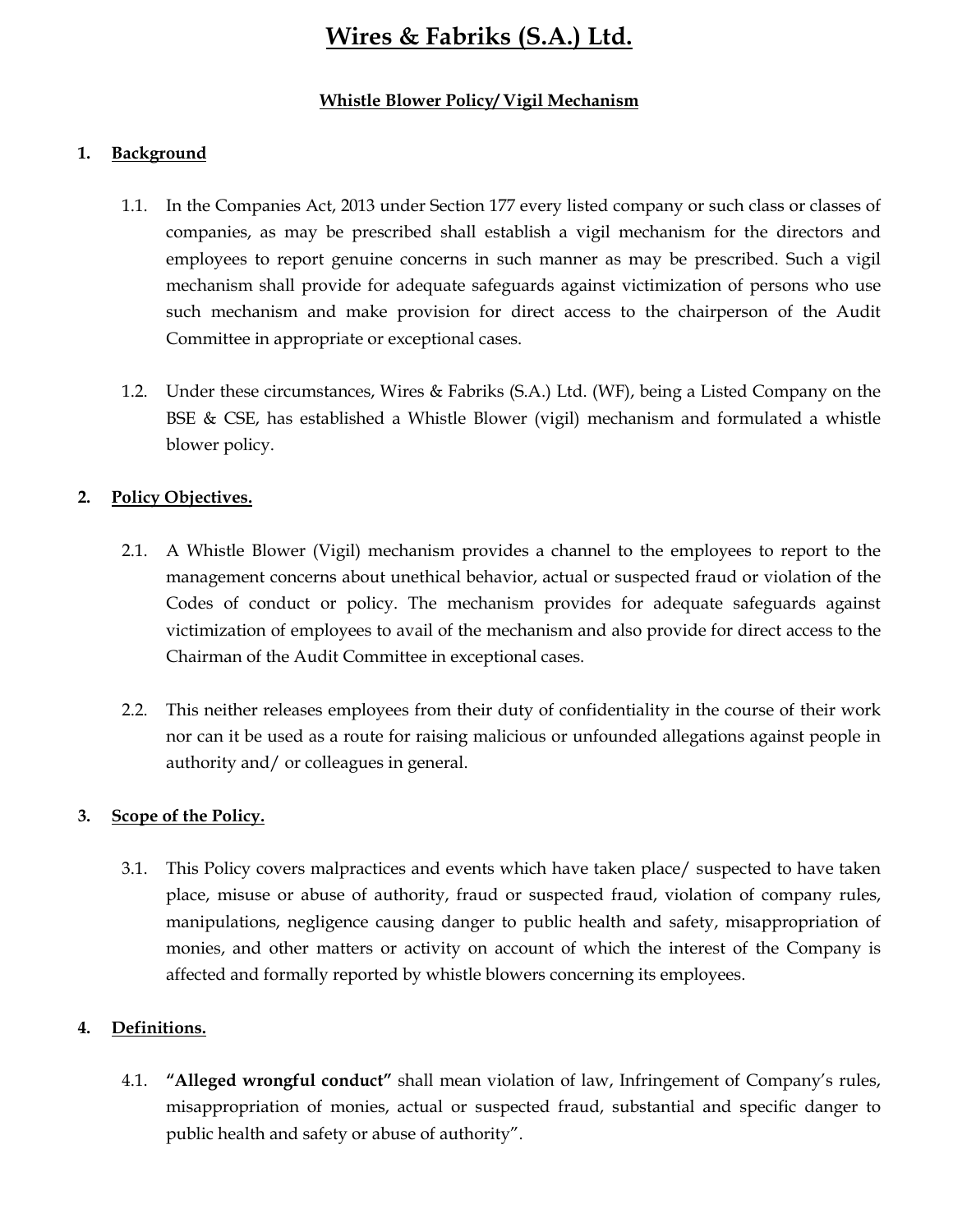- 4.2. "Audit Committee" means a Committee constituted by the Board of Directors of the Company in accordance guidelines of Companies Act, 2013 & Regulation of the SEBI (Listing Obligations and Disclosure Requirements) Regulations, 2015.
- 4.3. "Board" means the Board of Directors of the Company.
- 4.4. "Company" means the Wires & Fabriks (S.A.) Ltd. and all its offices.
- 4.5. "Employee" means all the present employees and whole time Directors of the Company.
- 4.6. "Nodal Officer" means an officer of the Company nominated by the Chairman to receive protected disclosures from whistle blowers, maintaining records thereof, placing the same before the Audit Committee for its disposal and informing the whistle blower the result thereof.
- 4.7. "Protected Disclosure" means a concern raised by an employee or group of employees of the Company, through a written communication and made in good faith which discloses or demonstrates information about an unethical or improper activity under the title "SCOPE OF THE POLICY" with respect to the Company. However, the Protected Disclosures should be factual and not speculative or in the nature of an interpretation/ conclusion and should contain as much specific information as possible to allow for proper assessment of the nature and extent of the concern.
- 4.8. "Subject" means a person or group of persons against or in relation to whom a Protected Disclosure is made or evidence gathered during the course of an investigation.
- 4.9. "Whistle Blower" is an employee or group of employees who make a Protected Disclosure under this Policy and also referred in this policy as complainant.

### 5. Receipt & Disposal of Protected Disclosures.

- 5.1. Protected Disclosures should be reported in writing by the complainant as soon as possible after the whistle blower becomes aware of the same so as to ensure a clear understanding of the issues raised and should either be typed or written in a legible handwriting in English.
- 5.2. The Protected Disclosure should be submitted in a closed and secured envelope and should be super scribed as "Protected disclosure under the whistle blower policy". If the complaint is not super scribed and closed as mentioned above it will not be possible for the Audit Committee to protect the complainant and the protected disclosure will be dealt with as if a normal disclosure. In order to protect identity of the complainant, the nodal officer will not issue any acknowledgement to the complainant and the complainants are advised neither to write the name/ address of the complainant on the envelope nor to enter into any further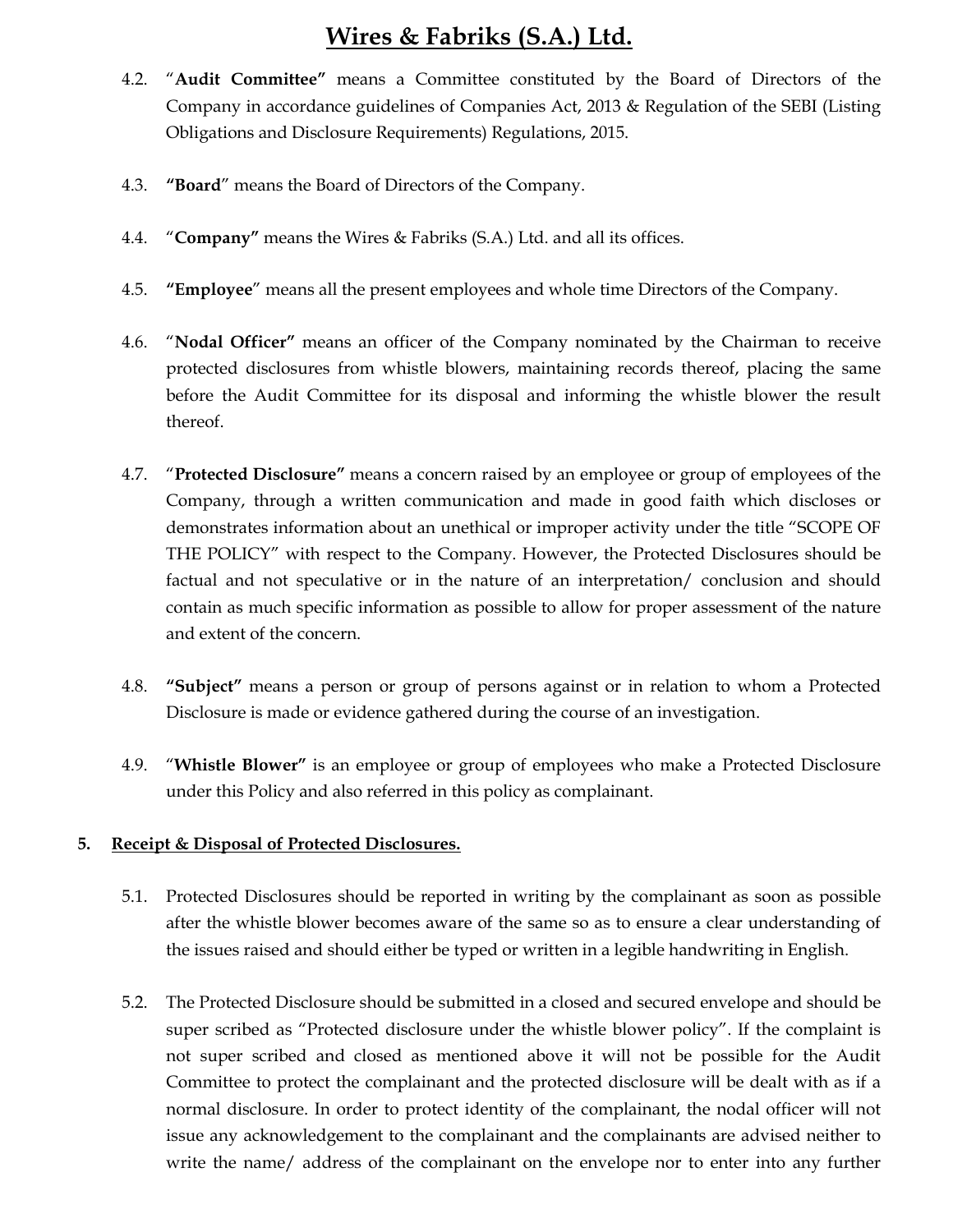correspondence with the nodal officer/ audit committee. The audit committee assures that in case any further clarification is required it will get in touch with the complainant.

- 5.3. Anonymous/ Pseudonymous disclosure shall not be entertained by the Nodal Officer.
- 5.4. The Protected Disclosure should be forwarded under a covering letter signed by the complainant. The Nodal Officer/ Chairman/ Chairman of Audit Committee shall detach the covering letter bearing the identity of the whistle blower and process only the Protected Disclosure.
- 5.5. All Protected Disclosures should be addressed to the Nodal Officer of the Company. The contact details of the Nodal Officer are as per Annexure "A".
- 5.6. Protected Disclosure against the Nodal Officer should be addressed to the Chairman of the Company and the Protected Disclosure against the Chairman of the Company should be addressed to the Chairman of the Audit Committee. The contact details of the Chairman and the Chairman of the Audit Committee are as per Annexure "A'.
- 5.7. On receipt of the protected disclosure the Nodal Officer/ Chairman/ Chairman of the Audit Committee shall make a record of the Protected Disclosure and also ascertain from the complainant whether he was the person who made the protected disclosure or not before referring the matter to the Audit Committee of WF for further appropriate investigation and needful action. The record will include:
	- a) Brief facts;
	- b) Whether the same Protected Disclosure was raised previously by anyone, and if so, the outcome thereof;
	- c) Whether the same Protected Disclosure was raised previously on the same subject;
	- d) Details of actions taken by nodal officer/ Chairman for processing the complaint.
	- e) Findings of the Audit Committee;
	- f) The recommendations of the Audit Committee/ other action(s).
- 5.8 The Audit Committee if deems fit may call for further information or particulars from the complainant.

#### 6. Investigation

6.1. All protected disclosures under this policy will be recorded and thoroughly investigated. The Audit Committee (AC) may investigate and may at its discretion consider involving any other Officer of the Company.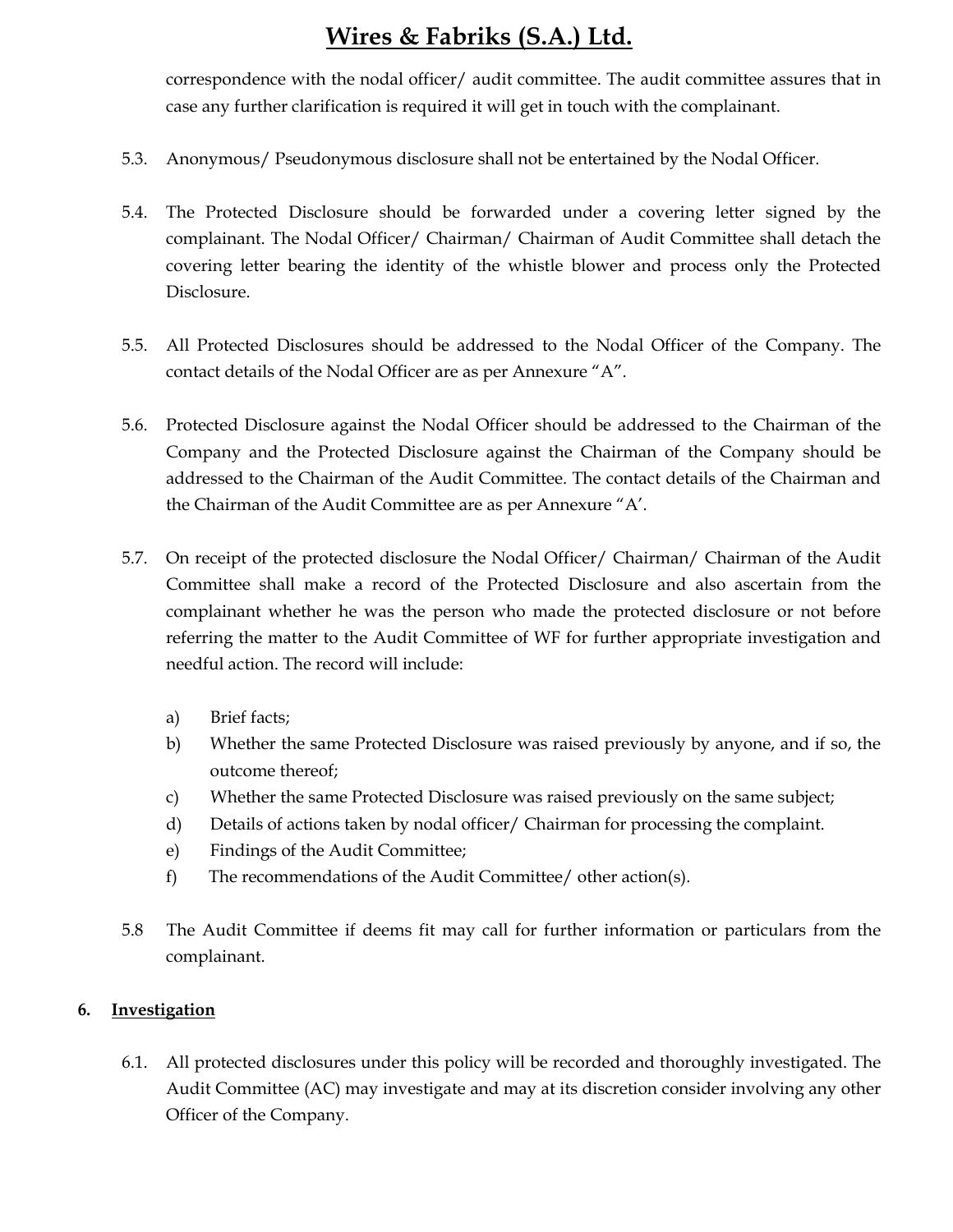- 6.2. The decision to conduct an investigation taken by AC is itself not an accusation and is to be treated as a neutral fact finding process.
- 6.3. Subject(s) will normally be informed of the allegations at the outset of a formal investigation and have opportunities for providing their inputs during the investigation.
- 6.4. Subject(s) shall have a duty to co-operate with the AC or any of the Officers appointed by it in this regard to the extent that such cooperation will not compromise self-incrimination protections available under the applicable laws.
- 6.5. Subject(s) have a responsibility not to interfere with the investigation. Evidence shall not be withheld, destroyed or tampered with and witness shall not be influenced, coached, threatened or intimidated by the subject(s).
- 6.6. Unless there are compelling reasons not to do so, subject(s) will be given the opportunity to respond to material findings contained in the investigation report. No allegation of wrong doing against a subject(s) shall be considered as maintainable unless there is good evidence in support of the allegation.
- 6.7. Subject(s) will normally have a right to be informed of the outcome of the investigations.
- 6.8. The investigation shall be completed normally within 120 days of the receipt of the protected disclosure and is extendable by such period as the AC deems fit and as applicable.

### 7. Decision & Reporting

- 7.1. Audit Committee along with its recommendations will report its findings to the Chairman through the nodal officer within 30 days of receipt of report for further action as deemed fit. In case prima facie case exists against the subject, then the Chairman shall forward the said report with its recommendation to the concerned disciplinary authority for further appropriate action in this regard or shall close the matter, for which he shall record the reasons. Copy of above decision shall be addressed to the Audit Committee, the Nodal Officer, the complainant and the subject.
- 7.2. In case the subject is a nodal officer of the Company, the protected disclosure shall be addressed to the Chairman, who after examining the protected disclosure shall forward the matter to the audit committee. The audit committee after providing an opportunity to the subject to explain his position and after completion of investigation shall submit a report along with its recommendation to the Chairman. After considering the report and recommendation as aforesaid, Chairman shall forward the said report with its recommendation to the concerned disciplinary authority for further appropriate action in this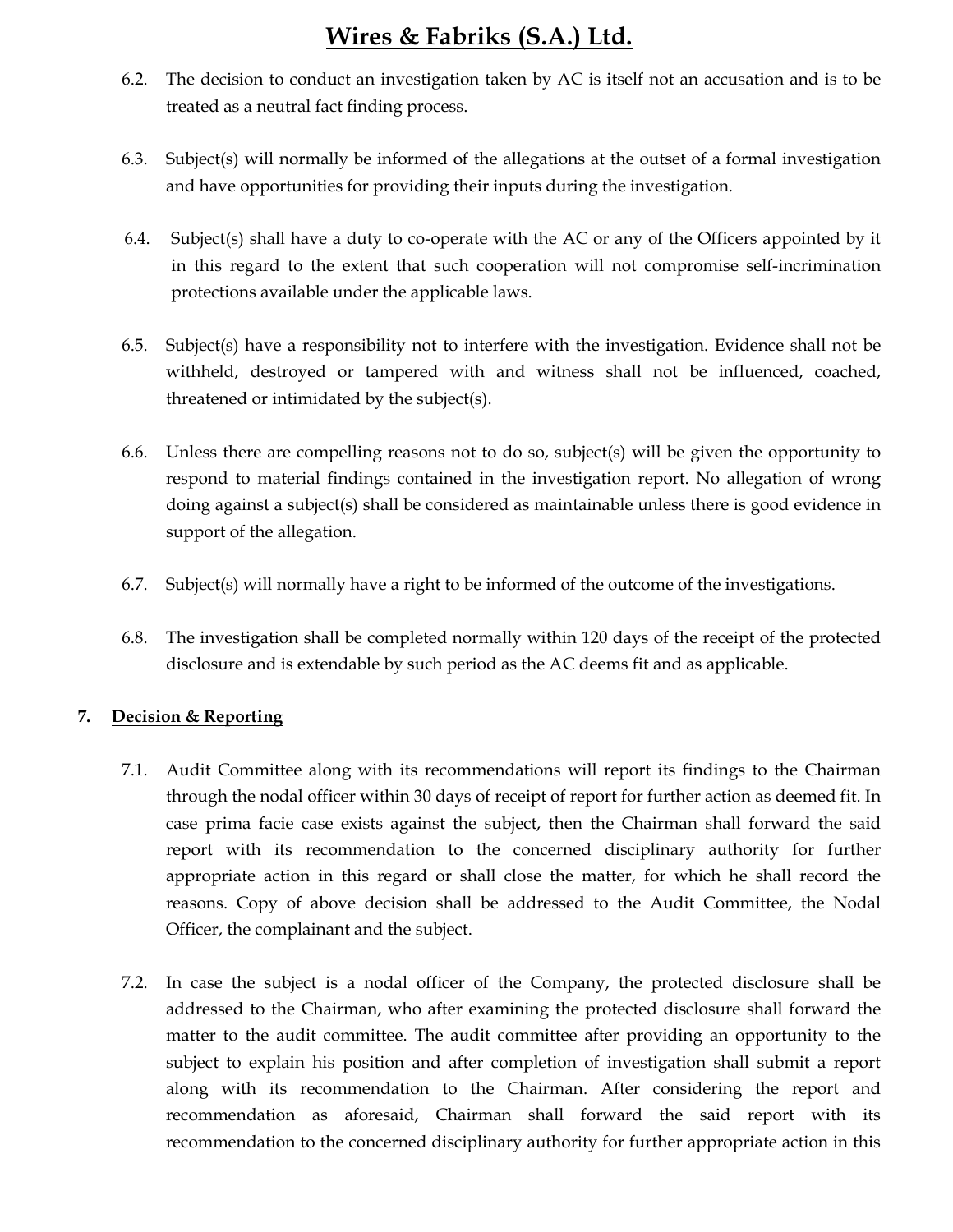regard or shall close the matter, for which he shall record the reasons. Copy of the above decision shall be addressed to the Audit Committee, the Nodal Officer, the complainant and the subject.

- 7.3. In case the Subject is the Chairman of the Company, the Chairman of the Audit Committee after examining the Protected Disclosure shall forward the Protected disclosure to other members of the Audit Committee if deemed fit. The Audit Committee shall appropriately and expeditiously investigate the Protected Disclosure.
- 7.4. A complainant who makes false allegations of unethical & improper practices or about wrongful conduct of the subject to the nodal officer or the Audit Committee shall be subject to appropriate disciplinary action in accordance with the rules, procedures and policies of the Company.

#### 8. Secrecy/ Confidentiality.

- 8.1. The complainant, Nodal officer, Members of Audit committee, the Subject and everybody involved in the process shall:
	- 8.1.1. Maintain confidentiality of all matters under this Policy
	- 8.1.2. Discuss only to the extent or with those persons as required under this policy for completing the process of investigations.
	- 8.1.3. Not keep the papers unattended anywhere at any time.
	- 8.1.4. Keep the electronic mails/ files under password, as far as possible.

#### 9. Protection.

- 9.1. No unfair treatment will be meted out to a whistle blower by virtue of his/ her having reported a Protected Disclosure under this policy. The company, as a policy, condemns any kind of discrimination, harassment, victimization or any other unfair employment practice being adopted against Whistle Blowers. Complete protection will, therefore, be given to Whistle Blowers against any unfair practice like retaliation, threat or intimidation of termination/ suspension of service, disciplinary action, transfer, demotion, refusal of promotion or the like including any direct or indirect use of authority to obstruct the Whistle Blower's right to continue to perform his duties/ functions including making further Protected Disclosure. The company will take steps to minimize difficulties, which the Whistle Blower may experience as a result of making the Protected Disclosure. Thus if the Whistle Blower is required to give evidence in criminal or disciplinary proceedings, the Company may arrange for the Whistle Blower to receive advice about the procedure etc.
- 9.2. A Whistle Blower may report any violation of the above clause to the Chairman of the Audit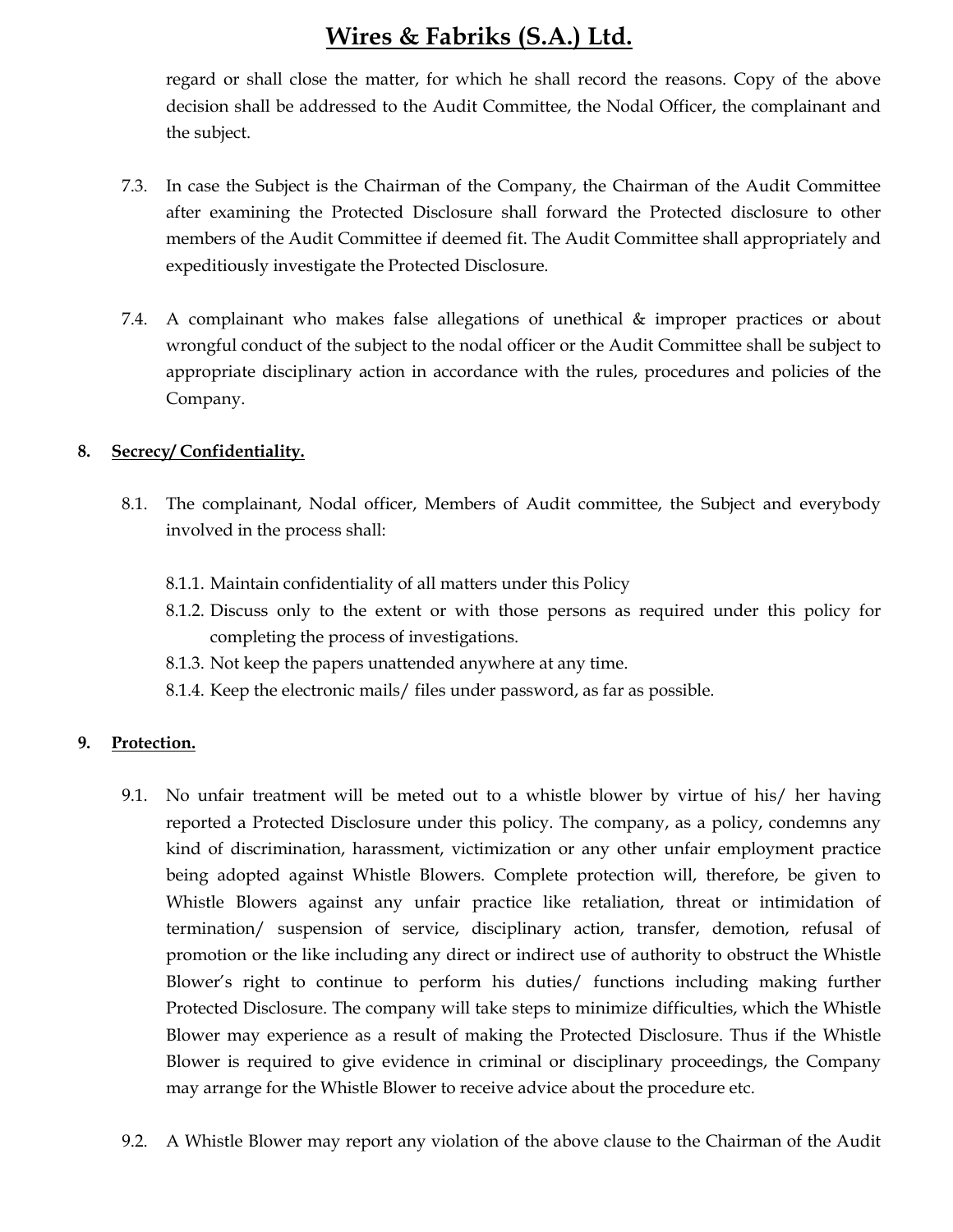Committee, who shall investigate into the same and recommend suitable action to the management.

- 9.3. The identity of the Whistle Blower shall be kept confidential to the extent possible and permitted under law. The identity of the complainant will not be revealed unless he himself has made either his details public or disclosed his identity to any other office or authority. In the event of the identity of the complainant being disclosed, the audit committee is authorized to initiate appropriate action as per extant regulations against the person or agency making such disclosure. The identity of the Whistleblower, if known, shall remain confidential to those persons directly involved in applying this policy, unless the issue requires investigation by law enforcement agencies, in which case members of the organization are subject to subpoena.
- 9.4. Any other Employee assisting in the said investigation shall also be protected to the same extent as the Whistle Blower.
- 9.5. Provided however that the complainant before making a complaint has reasonable belief that an issue exists and he has acted in good faith. Any complaint not made in good faith as assessed as such by the audit committee shall be viewed seriously and the complainant shall be subject to disciplinary action as per the Company Rules/ certified standing orders of the Company. This policy does not protect an employee from an adverse action taken independent of his disclosure of unethical and improper practice etc. unrelated to a disclosure made pursuant to this policy.

#### 10. Access to Chairman of the Audit Committee

10.1. The Whistle Blower shall have right to access Chairman of the Audit Committee directly in exceptional cases and the Chairman of the Audit Committee is authorized to prescribe suitable directions in this regard.

#### 11. Communication.

11.1. A whistleblower policy cannot be effective unless it is properly communicated to employees. Employees shall be informed through by publishing in notice board and the web site of the company.

#### 12. Retention of Documents.

12.1. All Protected disclosures documented along with the results of Investigation relating thereto, shall be retained by the Nodal Officer for a period of 5 (five) years or such other period as specified by any other law in force, whichever is more.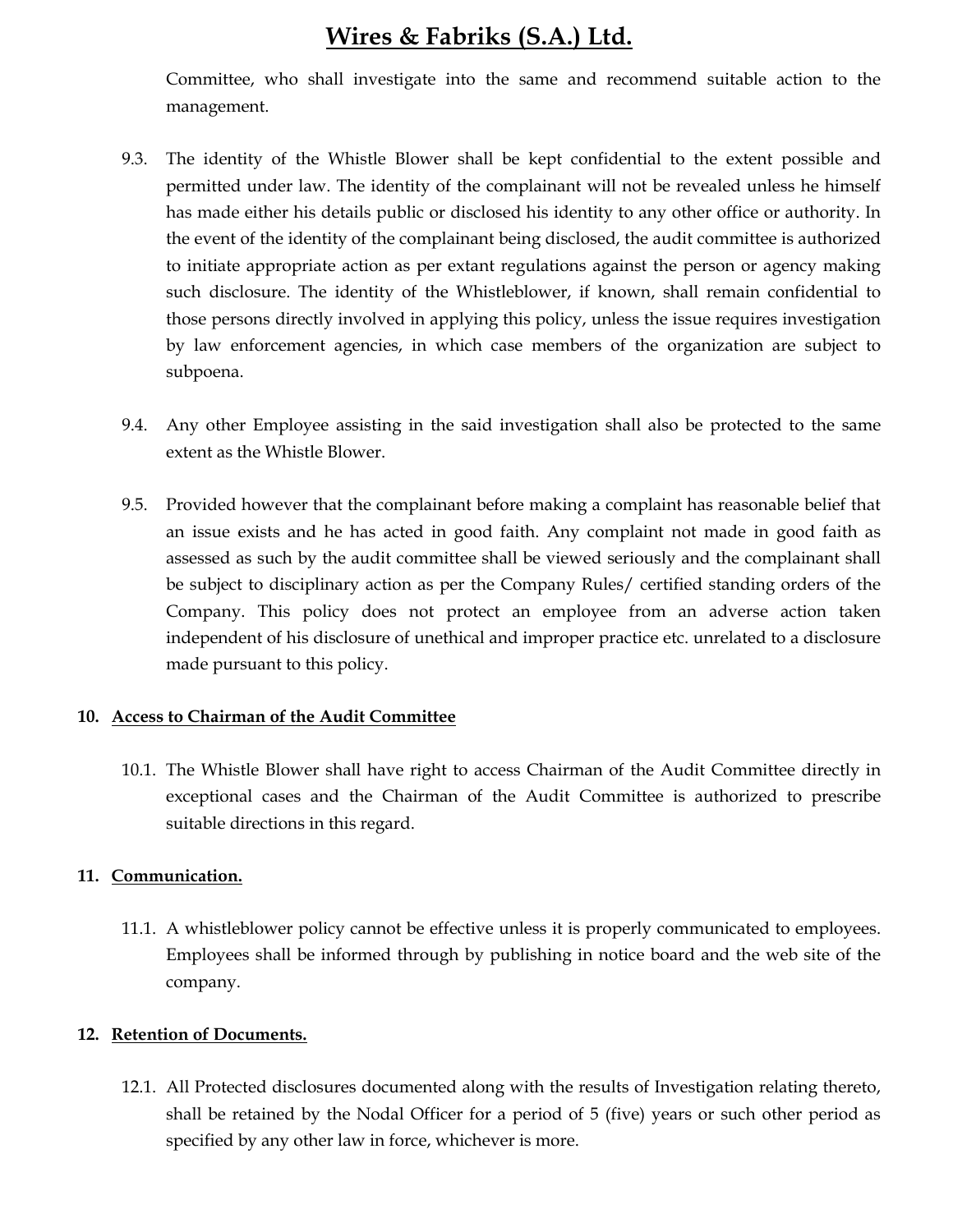### 13. Administration & Review of the Policy.

13.1. The Company Secretary shall be responsible for the administration, interpretation, application and review of this policy. The Chairman shall be empowered to bring about necessary changes to this Policy, if required at any stage with the concurrence of the Audit Committee.

#### 14. Annual Affirmation.

14.1. The Company shall annually affirm that it has provided protection to the complainant from unfair adverse personal action. The affirmation shall also form part of Corporate Governance report which is attached to the Annual report of the Company.